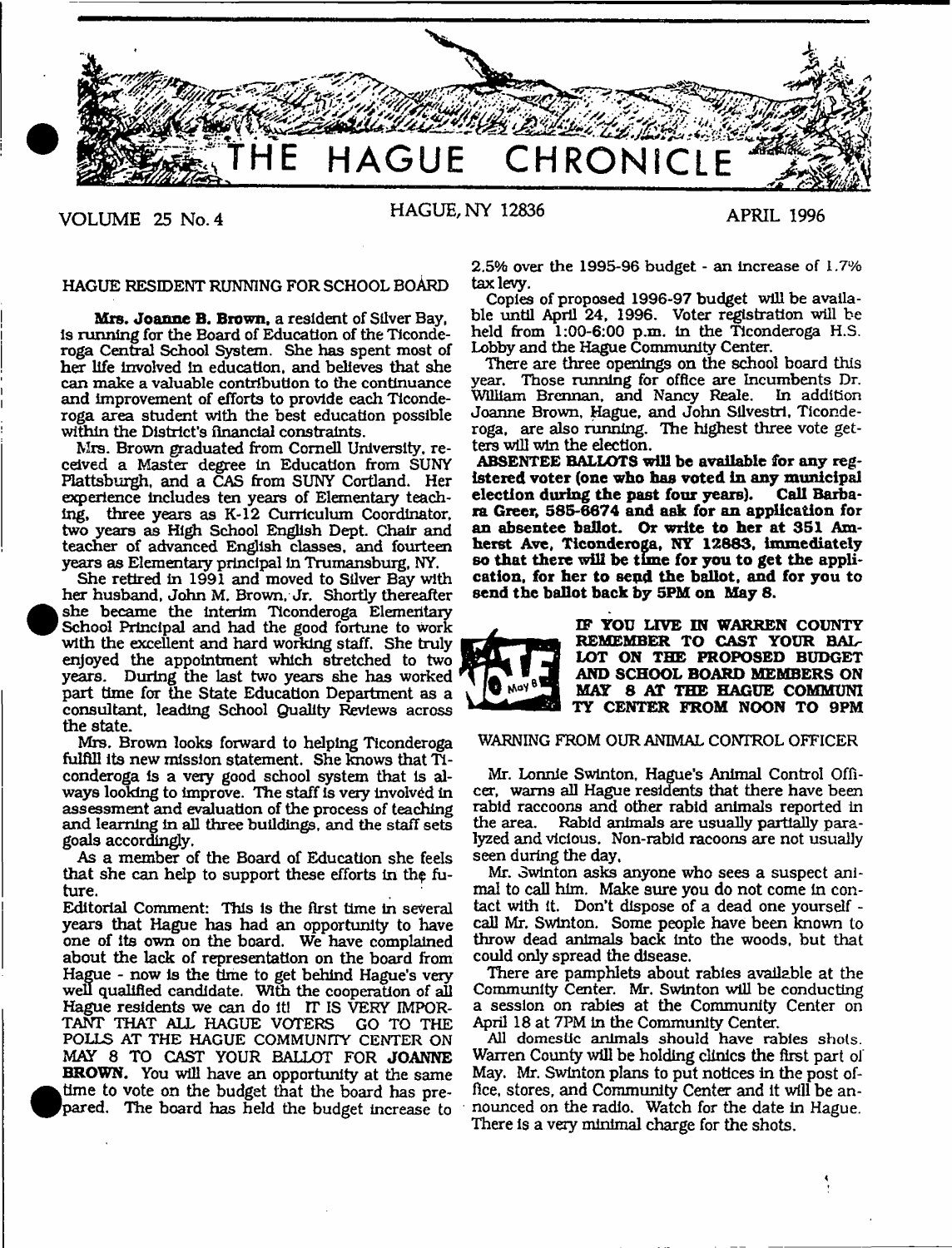#### WOMEN HELPING WOMEN

The Fosters, Judy and Peter, will be the featured speakers for Monday, May 13 at 7PM at the Hague Community Center for the Women Helping Women meeting. The Fosters were formerly In business as owners of Foster Florist and Nursery in Mohsey, NY, specializing in landscaping and floral gifts. Peter is now the landscape manager for Garden Time in Glens Falls.

They have spent many summers at Sabbath pay Point. Currently the Fosters have moved to Hague as permanent residents, owning and operating the famous Ruah, a bed and breakfast.

Judy will delight us with a floral arrangement demonstration and instruction., Peter will discuss landscaping suitable for the Adirondacks.

Women Helping Women programs are presented free of charge on the second Monday of each month at 7PM in the Hague Community Center. Women, as well as men, from the entire area are always welcomed!

#### KIWANIS CLUB ACTIVITIES PLANNED

The annual Kiwanis Chicken and Biscuit Dinner (a fund raiser) will be held at the First Methodist Church, Ticonderoga, from 5PM to 7PM on Wed., Apr. 24, 1996. Ticket prices are: adults, \$6.00: children aged 5 through 14, \$4.00; and children under age 5, free. Tickets are available through any Kiwanis member or at the door.

Recent projects of the Kiwanis Club include the Easter Egg Hunt for children which was held across from Bicentennial Park in Ticonderoga on Apr.. 6, 1996, and a dinner on Apr. 8 at Ticonderoga High School in honor of the members of Key Club and their faculty sponsor, Steve Boyce. Hague Kiwanians participated in both events.

The Kiwanis Club is also one of the sponsors of the Hague Community Day at the Silver Bay Association.

## HAGUE HISTORICAL SOCIETY

The history of the Fort Ticonderoga Ferry will be the topic of the program at the annual Joint meeting of the Ticonderoga Historical Society and the Hague Historical Society. The public Is invited to attend this program which will be presented on Friday. April 19, at the Hague Community Center by Jim Bullard. The Hague Society will be hosting the social hour beginning at 7:30PM, with the program following at 8PM.

Last month proved to be about a really dynamic personality, as Ethel Andrus painted the picture of Mother Bickerdyke. Mother Bickerdyke, the Cyclone In Calico was the Clara Barton of the Civil War in the western sector, where she let no odds, including surgeons or generals, stop her from getting care and comfort to her boys who were in the Union Armies. The sick or wounded were badly neglected in the. beginning of the war, especially if they became ill in the camps. Mother Bickerdyke helped change this atti

tude by perseverance and indifference to authority that was not accustomed to thinking of the men when not in battle... me

## NORTHERN LAKE GEORGE ROTARY

Moving diligently toward a Charter Night program at the Silver Bay Assoc. Conference Center on Tues., June 11, the newest Rotary Club in the district is very close to reaching the 25-member quota required by Rotary International. Members are attending regularly every Tues. at 7:30AM for breakfast and programs at Odys' Restaurant on Rt. 9N.

Men and women from both sides of the lake and Ticonderoga have signed up to be a part of the new club. An Interesting program is offered each week, from do-it-yourself boat building to Understanding the APA and many others. Those interested in visiting the hew club are urged to attend and consider Joining as charter members. Contact Dr. Robert Cdle, 543-6176, Stan Burdick, 543-8824 or Tom James, 543-6924.

#### MAY FELLOWSHIP DAY

Friday, May 3, 1996 Dining Hall, Silver Bay Assn Buffet Luncheon and

Registration - \$9.00 12 Noon

"LOVING YOUR NEIGHBOR IN A BROKEN WORLD" Carol VanGorp, home on leave, will tell us of her ongoing work with her husband in Bosnia.

You are cordially invited to come and help us celebrate Church Women United's 20th year in this area. Advance reservations are necessary. Mary Johnson - 543-6791 by April 29.<br>Bring a Friendi

Bring a Friend!

EVERYONE IS WELCOME

Carol VanGorp was recently honored at the White House for her work in Bosnia.

CHURCH WOMEN UNITED is a movement comprised of Protestant, Roman Catholic and Orthodox women who work together to accomplish various undertakings which would be very difficult or impossible for one church or one denomination to accomplish in a community.

In this area Church Women United of Greater Ticonderoga (which includes Hague) sponsors the Nutrition Program serving luncheon Mon-Fri at noon at the First United Methodist Church for anyone over 60. Once a month there is a breakfast and once a month a dinner is held. The homebound may receive a noon meal delivered to their homes.

For further Information on the Nutrition Program call 585-7682 weekdays between 11AM and 1PM

#### TI FESTIVAL GUILD TOUR OF HOMES

June 23 has been set as the date for the Tour of Homes sponsored by the Ti Festival Guild. Five homes have been lined up. three in Hague and two in Ticonderoga, plus a starting point at the Hancock House (a wonderful building to tour, if you haven't already done so), and ending at Paine Hall in Silver Bay. Keep the date in mind - you will hear more about this event later. 4/96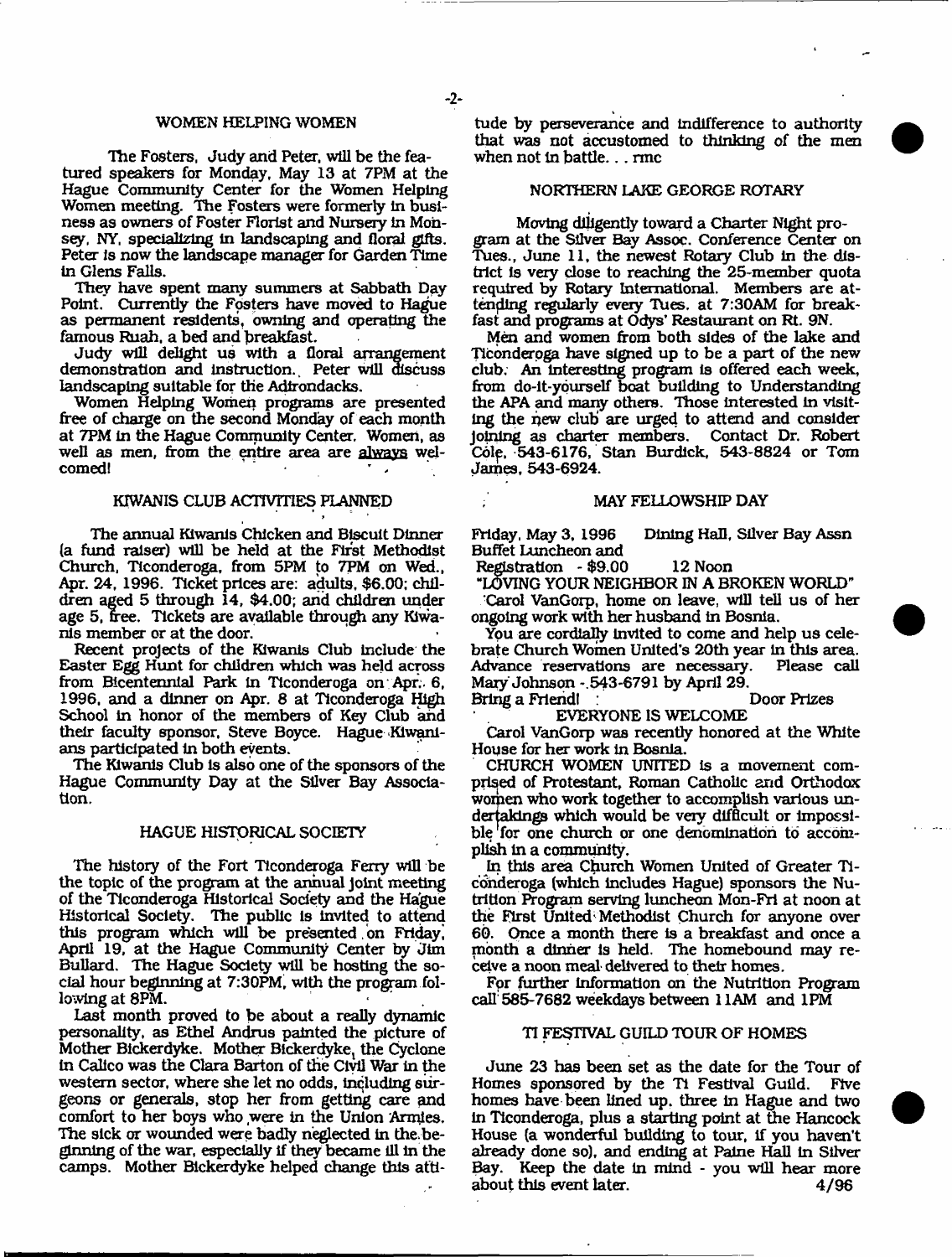## SPECIAL TOWN BOARD MEETING - 3/27/96

A special town board meeting was called to order on March 27 to discuss matters of insurance and any other business that might come before the board.

Much discussion was held regarding insurance for the town. It all boiled down to bids from two Insurance companies - Upstate and Community. The board came to the conclusion that it would be advisable to have a representative from each Insurance company come and talk to them to give them more specific information on the bids. A date has been set for April 1 at 4PM and 5PM to meet with these representatives.

Following the insurance discussion, a resolution was read to allow the town board to withdraw \$11,540.08 from general funds to add to \$27,633.82 which was left in the town clerk's account, totaling \$39,173.90 which is the amount which is the shortfall from the sale of fishing and hunting licenses in Hague for 1994-95. After much discussion from the board and from the floor, the board agreed to table this resolution until such time as the state audit Is complete, which is estimated to be another four weeks. The auditor has been checking books since mid-December; In the meantime, DEC has recalled all the fishing and hunting stamps from the town, which includes the ones from Silver Bay Store and the Hague Market and those wishing to obtain these licenses will have to go elsewhere.

The tax collector is bonded for \$320,000. The town clerk, who collects licensing fees is bonded for \$5,000. The supervisor and the office clerks are bonded for \$47,500 each. (At a later meeting with the insurance representatives, one representative said both tax collector and town clerk may be included In the \$320,000 bond, since In Hague the same person holds both positions. However, this is only speculation.)

Linda Coffin, former councllwoman, stated that she informed the board In February 1995 that the clerk's and justice's books had discrepancies. She worked with the justice in getting her books cleared, but the town clerk's books were not completed. She brought it up at other meetings during the year, but no action was taken. Later In the year she suggested getting In touch with the state auditors to send someone to audit the books. This was done. A report from this auditor will be forthcoming, when the audit is complete, djh

#### ZONING BOARD OF APPEALS, MARCH 28, 1996

Ron Graser (13-1-11) OCI Zone, located on West Hague Road, applied for placement of a mobile home on his property. Based on a number of factors, the Planning Board had requested an interpretation of Section 8.010 of the Zoning Ordinance as It related to this case. When the vote was taken to inform the Planning Board that it was permissible to place the mobile home there, two members abstained and all others voted aye.

The Hague Fire Dept, is contemplating the pur-

chase of land for a new flrehouse. With the option to purchase deadline of May, they need zoning information. The Planning Board again turned to the ZBA for interpretation. The property is the former Blair's Campsite on the comer of West Hague Rd. and Rt. 8. Permitted use was in question, and after extensive discussion, the interpretation was positive. They will so Inform the Planning Board.

Smith (921-1-32) Graphite, would like to add a garage to side of residence. Question - does it need a variance. Answer was no. The addition does not extend over set-backs.

Malaro (20-1-35) Decker Hill Rd. would like to reopen his application of '94 for a boat storage on Decker Hill Rd. This matter will be on April's agenda.

ODY\*s Restaurant (61-1-65) Rt. 9N, would like to extend their hours of operation beyond the present 10PM closing time. The Odys were advised to submit an application to Bill Bothe, Zoning Administrator. Since the original application was by Mr. Levy, owner of the property, the Planning Board was not clear whether he or the Odys should make the application. Mr. Bothe was investigating and will notify the Odys.

Keeler (former Stull home on Overbrook Drive) for an addition of a garage. This was sent to the ZBA for a variance., . gl

#### SPECIAL BOARD MEETING 4/1/96

At a special meeting of the Town Board on April 1 a representative from Community Insurance presented an explanation of his proposal for town insurance, comparing item by Item with Upstate Insurance's proposal. He answered many questions which the board proposed.

A representative from Upstate Insurance followed with his presentation and answered questions pertaining to his proposal. The board agreed to check these proposals again and will have a recommendation in place for the regular meeting of the board.

## PLANNING BOARD, APRIL 4, 1996

At the public hearing, no one spoke for or against: 1. Ronning (13-1-26.1) Tannery Lane, minor 2-lot subdivision, and

2, Graser (3SP 01-96) OCI, West Hague Rd. - mobile home placement.

The regular meeting proceeded with the Ronning sub-division. Mr. Ronning has been before the board at other times with the same request and the board concluded that If there are any requests in the future for 2-lot minor sub-division on this same property, It may be considered as a major subdivision, if the cumulative lots total 10. This would add. up to a major impact on access roads. The motion was made and seconded to approve this as a minor sub-division, but reserving the right to consider the property as a major subdivision if additional minor sub-divisions are sought and to stipulate certain conditions. All members voted aye.

(Cont. on page 4 - PLANNING BOARD)

4/96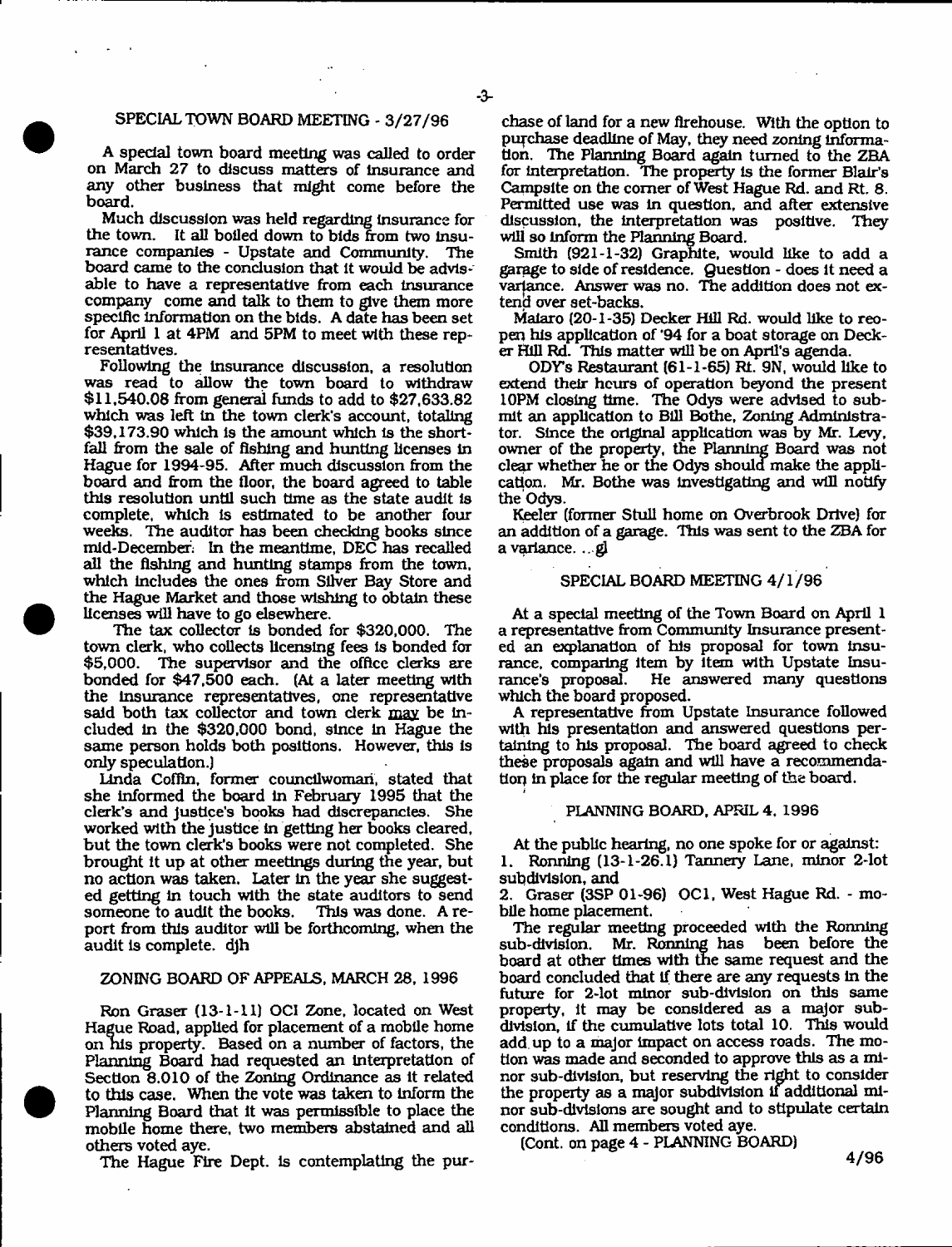PLANNING BOARD (Cont. from page 3)

Graser (13-1-11) West Hague Road. The ZBA Interpretation (Zoning Reg. 8.010) was affirmative. They see no objection to the placing of a mobile home on Mr. Graser's land. The Planning Board had a site plan review and found no problems. Approval was unanimous.

The Hague Fire Dept, has been looking for several years for an appropriate piece of land on which to build a new ftrehouse since the location of the one we have now is not appropriate for its updated needs. They are considering buying the campsite They are considering buying the campsite at the intersection of West Hague Rd. and Rt. 8. Representatives of the Fire Dept, were at the ZBA meeting

Mrs. Frasier. Hollow Road, will be notified she will need a formal application and mylar to define what she wants in a land review sub-division.

Maiaro, Dodd Hill Road, will reopen process for approval of boat storage project.

There are four applicants for the Planning Board seat. Word has not yet been received from Henry Karmazian about his interest in remaining on the board. . . gl

## TOWN BOARD - 4/9/96

The town board met on April 9 at 6PM to hear Keith Laake. Cost Control Assoc. , explain his company's proposal to save Hague money on its utility and phone bills. By auditing bills from the previous two years it will enable the company to locate problems or mistakes in meter functions, tax problems, gross tax factor, etc. Fee is based on savings and Is a 50/50 split. We would also receive a restructuring plan. Mr. Laake gave Supervisor Belden a copy of the company's standard contract The supervisor will pass this along to our town attorney. If he finds no problems , Supervisor Belden has been authorized to proceed. The process would take about 9 months.

Rescinded was the March motion to charge a \$ 10 fee for each boat entered in the Bass Tournament. Arrangements had already been agreed upon by the Chamber of Commerce for a free launch. A new motion was approved to charge the \$10 fee beginning July 1, 1996. The BASS charge the \$10 fee beginning July 1, 1996. Tournament Is scheduled for June 15 and 16.

A large contingent of Highway Dept. workers attended this meeting to present a petition protesting the singling out of CDL (Commercial Drivers License) drivers to be tested at random for alcohol or drug use. They felt that everyone who receives a pay check from the town should be part of this testing Supervisor Belden said the contract Hague signed with Warren County was for the CDL drivers and was a state regulation. The town attorney will receive a copy of the petition.

COMMITTEE REPORTS:

Permanent appointment of David Martucci as assessor was unanimous. It is a 7-year appointment

The Justice, town and highway books were audited and approved.

The Chamber of Commerce has a new logo. The CC gave a written report of expenditures from the town budget allocated to them.

Exit doors have been modified so that entry from outside is Impossible.

A compromise was reached on the use of the Seniors room. Basketball court will be lined and posts padded

Two trees in the rear of center to be removed - they are

hanging over the porch.

4-

Replacement of front fence at Community Center will be completed, with lights that will help illuminate our rather dark parking lot

Supervisor Belden Is also checking on cost to repair the stone posts at the entrance.

A fire hydrant will be installed at Sabbath Day Pt. beach.

Lake Shore Garage has made Its initial check of town trucks and found no major problems. There will be additional maintenance checks as per contract with town.

The 10<sup>\*</sup> slide now at the park will be up for sale when the new playground equipment arrives later in the month. The slide was deemed a danger to the children. For anyone Interested, contact the center 543-6161.

Upstate Insurance has been awarded the 1996-97 contract for \$1706.74. A unanimous decision was made to review the insurance needs every three years.

There will be a public hearing on the sewer project on May 23 at 6PM. This is a very important meeting. All interested parties should be there. (See related article)

The youth will be building bluebird houses and listening to a program on birds from a representative of the National Audubon Society. Under the direction of Councilman Meola. It is both "constructive" and educational. For any kids who would like to be part of this project, they should come home from school on the bus and get off at the Community Center (around 3:30PM) for instructions. Kids may either keep their birdhouses or they will be sold and monies go into the youth fund.

In Unfinished Business:

We have appraisals for the two town properties which the town is selling - the former home of Elwin Monroe on Summit Drive and the old town hall on Rt. 8. Sealed bids will be received until June 10 at 4PM. Ads will be place In the Post Star and the Times of TI but you are reading here first! A 5% deposit must be included in the submittal of the bids, with final payment within 30 days after decision.

TWo life guards and five park attendants were approved for our summer season at the town park.

Resident David Darrin, who plans a restaurant and inn on his property across from the park, has offered to redesign the chamber building at the park.

The board plans a meeting with the Zoning Revision Corpmlttee to discuss a problem that has been with us for many years - JUNK CARS!!! Never goes away and seems to get worse.

Frank Koenig has been appointed to the Assessment Board of Review, replacing Bcb Patchett who resigned when he became a councilman.

Approval was requested by the Fire Dept, for use of space at beach for their annual steak roast. Approval given. A request to use the old town hall for the Fire DepL rummage sale was denied since the building is up for sale.

Grant approval for shoreline restoration. David DeLarm, Highway Superintendent, was given approval to go to Cornell to attend a conference (51st) of highway superintendents on June 2-5. He will present a report to the town board on his return.

Bill Bothe, Zoning Administer also received approval to attend a convention on May 1-3.

There will be clean-up days (May 30, 31 and June 1). See article p. 7.

*&*

Several resolutions were passed:

- \*1. Zoning change
- 2. Public hearing on Sewer
- 3. Domestic Unit re: sewer
- 4. Assessment update for 1998 roll.

#### \*\*\*\*\*\*\*\*\*

*PAIN IS TEMPORARY. PRIDE IS FOREVER.*



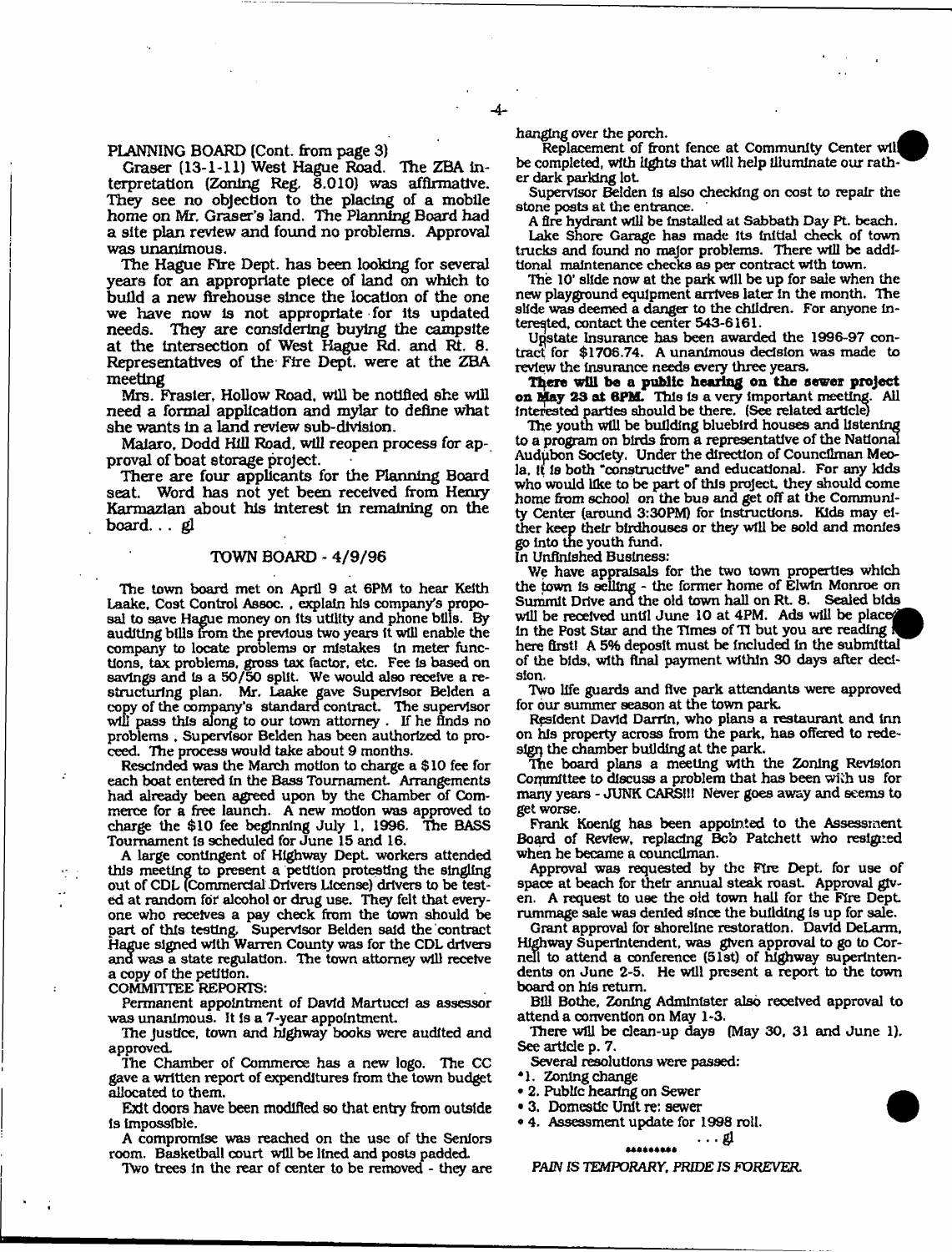#### SEWER INFORMATIONAL MEETING

The Sewer Informational meeting In April was mostly a review of the plan proposed at the original meeting months back. No major changes have been made since then.

Representatives from Clough Harbour and DPW were present to hear comments and answer questions. Several of the questions Involved costs - costs of hook-up and yearly maintenance fees. No figure was given for tie-ins but the \$96,000 a year operation and maintenance cost breaks down to. about \$408 per yr. per resident in Sewer Dlst. #1. A resident may not want to tie-in but will still be assessed the \$408 user fee. It will be added to their taxes. For many this seems a large amount to take out of limited Incomes, but it Is no more than many are now paying for holding tanks, in many cases not as much. It will protect the lake and increase property values.

Another factor brought up by several members of the audience is with federal money available NOW, "If we don't use it, well lose it". And from what we know from other areas faced with the same dilemma, the state has moved to mandate sewers. When this happens, the community then has to shoulder the ENTIRE cost.

BUI Remington. DPW, told us it was rare to get such a high level of funding and our 5% Is a small price to pay.

The town attorney will check on the following: use of absentee ballots and whether a family may only have one vote no matter how many pieces of property they own.

There will be a public hearing In May. The sewer will be a decision by the majority in the district and when and if it passes, work could begin within 12 months.

Anyone interested in reviewing all the material relating to the sewer project can obtain a copy of "Final map .plan and report for the Formation of Hague Sewer #1" from Bertha Dunsmore at the Community Center. The town can proceed independently of the other communities included in the grant.  $\ldots$  gl

#### WILDERNESS EXPLORATION TRIP

The Cornell Cooperative Extension 4-H program is conducting a three day Wilderness Exploration Trip on June 25-27. This trip Is open to any Warren County youth, 9-11 years of age. The group will be camping on Thirteenth Lake near North River, NY. The cost of the trip is \$12.00 per participant.

The trip is designed to give youth basic knowledge of the Adirondack environment including Its forest and wildlife. Low-impact camping is stressed, developing in youth an attitude that they are part of, and not apart from the environment in which they live.

To pre-register, or for information, contact the Cornell Cooperative Extension Education Center, Schroon River Rd., HCR02, Box 23B, Warrensburg, NY 12885. (Phone: 623-3291 or 668-4881).

YOU ARE NEVER A LOSER UNTIL YOU QUIT TRYING

#### NATURE NEWS Laura Meade

The varied habitats of the Town of Hague support many species of mammals. As one sees woodlands, swamps, streams, rock ledges, meadows, caves or lakeshore. one can easily Imagine wildlife In these places. And recently a few alert Hague residents actually saw some Interesting animals in their neighborhoods.

A quick-moving house cat killed and brought to its New Hague Rd. home an ermine, also called a short-tailed weasel. Its fur was still a winter white. An ermine changes color dramatically in spring and fall with dark brown fur and white belly In the summer. It is a carnivore, catching squirrels and chipmunks as it moves quickly through small burrows. This slender, serpentine creature has a 5- 9 1/2" body with a 2-4" tail. It Is seldom noticed but might be seen near a brook or lakeshore.

If you see a slender, dog-like reddish animal with head and body 20-30" and a 14-16" tail and black legs and feet, it Is a red fox. One was seen recently near the Benymlll Pond trallhead. Pups of these mammals arc bom In spring and are weaned in about one month. Foxes prey on other small animals and occasionally will eat birds, so beware if you have chickens!

A report of a mountain lion, seen late In Nov. 1995 on Hollow Rd, was met with skepticism but definite tracks of such an animal were observed recently In that same location. According to the Readers" Digest "North American Wildlife Guide", mountain lions are believed to be widely distributed but. because they are very secretive, they are seldom seen. Also called puma, cougar, panther or catamount, these "big cats" have a 42-60" body, a long 24-36" tall and tawny to gray fur. They prefer a mountain habitat and are known to roam over a widespread territory.

An alert New Hague Rd. resident recently saw a wild bobcat in her yard. This cat is much smaller than a mountain lion and somewhat smaller than a lynx, with a 26-36" body and 5" tail, with black on the tail's top. To my knowledge no lynx has been seen in Hague.

Some have been surprised by a small, furry, nocturnal visitor In our homes. Although not really able to fly, these flying squirrels glide from upper timbers, using wide flaps of skin to control descent. They are also known to inhabit attics In winter. A local house cat with a hunter's Instinct, recently presented a few 'gifts" of flying squirrels to her owner. Surprise. Surprise!

Have you seen the albino skunk? Someone hast

#### WEATHER NOTES Mary Lou Douiln

Spring Is late this year and so were the robins. 1 didn't spot one until Mar. 27. It has been cooler and dryer than normal: however we have had an abundance of sunshine. Daytime temperatures are creeping up to the 50's and the nights vacillate between 30\* and 40\*. The ice left the lake on April 9. 1957 and 1961 were the only other times this century when It occured on that day.

**The smelt are running (Apr 10,11 and 12). This is about one week earlier than last year. Comet Hyakutake was and will continue to be the special celestial event of the nocturnal March, April and May skies. Our region was supposed to be able to view it all night from Mar 22 to the 31st, but clouds interfered often. My viewing on Mar 24 was enhanced by binoculars and it was indeed thrilling. At that point it was within 10 million mites of earth and its head the size of one to two full moons in diameter. It had an extensive tail. The entire image was spectacular as it traveled through spacel Try to see it as it will be 20,000 years until it heads this way again.i**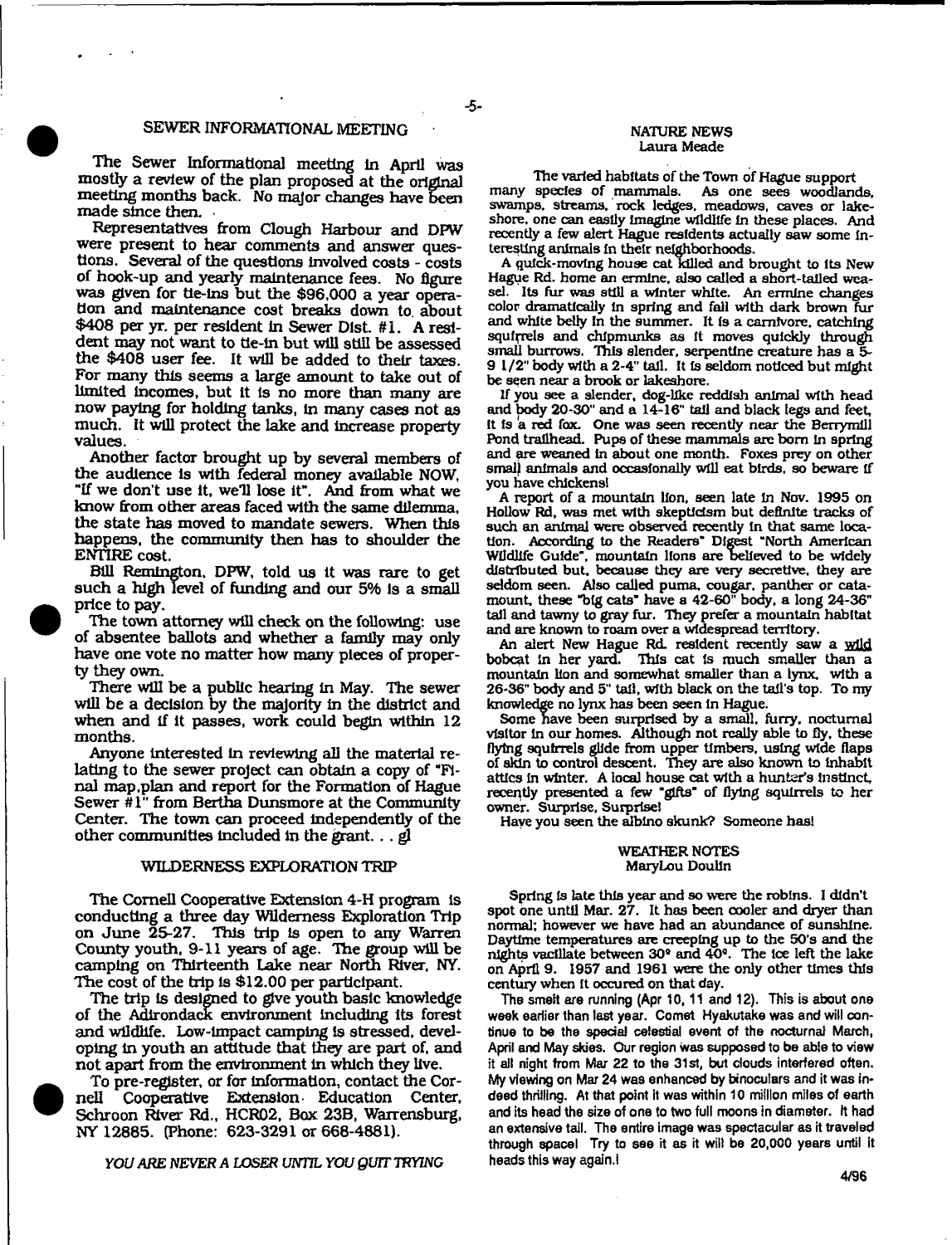The Community Child Care Center at Silver Bay Association **has been awarded a \$10,000 scholar' ship for an endowment fond from the Early Childhood Investment Pond in Albany, NT.**

Scholarship awards will begin for the 1996-97 school year. The endowment will grow to produce greater opportunities for families to afford quality child care.

Many thanks to the supporters who assisted In the collaboration for the grant award. Supporters in-<br>clude: Senator Ronald Stafford, Town of Hague Senator Ronald Stafford, Town of Hague Town Board, Ticonderoga Central School District, Moses Ludlngton Hospital, Southern Adiorondack Child Care Network, Women Helping Women, Church of the Blessed Sacrament, Mohican Home Bureau, Hague Chamber of Commerce, Northbrook Motel, Hague Chronicle, Hague Wesleyan Church, Hague Baptist Church, Trout House Village, Hague American Legion, Carillon Garden Club, Hague Volunteer Fire Dept, Silver Bay General Store, Ticonderoga Kiwanis Club, Burdick Enterprises, many par-Thank you for your collaboration and commitment to our children!!!

#### 'IT TAKES A WHOLE COMMUNITY TO RAISE A CHILD" and we are well on our waylll

#### Changesill

• Our hours have increased to 7AM to 6PM weekdays.

• The fee structure has changed to \$2.50 per hour for full day and \$2.75 for half day. Scholarships are available.

• Please take sometime to read "A Measure of Success" by Marian Wright Edelman from the National Children's Defense Fund. On Sat., June 1, 1996, a National Day of Commitment to Children rally will be held In Washington, DC. Purpose: a call to action to Improve the way we treat our children by making a spiritual and moral commitment to<br>putting our children first. Thousands of putting our children first. sponsors throughout the country including the YMCA of USA are committed to this rally.

• The Community Child Care Center has contracted with both Warren County and Essex Couny Department of Social Services Child Care unit as a service provider to families eligible for their child care assistance programs. Call to see if you are eligible: Emily Barrie at Warren County, 761-6300 and Nancy Swanson at Essex County, 873-3405.

• Please call to arrange a visit of the Center at 543- 8833 and ask for Helen Barton.

...Helen Barton

## DO YOU THINK YOU OWN YOUR DOCK?

A recent opinion handed down by State Attorney General Dennis C. Vacco could have a major effect on prooperty owners all around Lake George and on

docks.

The ruling in effect bars a state agency from granting an easement for cables, docks, moorings or any other private use of the bed of the lake or any state land in the forest preserve.

Attorney Douglas H. Ward, formerly an assistant AG under Como, and Is now representing a couple at Raquette Lake who are directly affected by this opinion, states that the AG's opinion is so broad that It could affect any structures on state land and In the forest preserve which do not serve a public purpose. Even the footings for the bridge to Green Island (where the Sagamore Hotel Is located) Is suspect It complicates things for a great number of people.

The Adirondack Council backed the AG's ruling. However, a spokesman for the DEC In Albany said he does not anticipate any problem In the Issuance of permits for docks on Lake George, although he stated that these do fall under the category of temporary revocable permits cited by Vacco. These permits are Issued annually.

#### WARREN COUNTY COUNCIL OF SENIOR CITIZENS

May is Senior Citizens Month. To honor all Senior Citizens, and two special ones from Warren County and two from Hamilton County, the Warren County Council of Senior Citizens will hold Its annual luncheon at the Ramada Inn at Lake George on May 16 at 12 Noon. Registration at The Ramada will be from 10:30 to 11:30AM. To attend this luncheon, phone 543-6161 BEFORE April 23, register your name and state your choice of entree: beef, chicken or fish. Each entree costs only \$9.00. There is no tax, and the price includes the tip - a great bargain. To pay for this luncheon, write a check payable to' Ethel W, Andrus for \$9 per person and mail to her at PO Box 2551, Silver Bay, NY 12874. This year's Warren County's honorees are Jean Reynolds, Athol, and Anne Konet,Glens Falls and Silver Bay . ea

## HAGUE SENIOR CITIZENS CLUB

On April 23 the Hague Seniors will go to the Meal Site in Bolton Landing for luncheon, leaving from the Hague Community Center at 11:2QAM. Registrations should have been in by April 12. The cost of the meal is \$1.50, but no one will be denied a meal if unable to pay that amount.

Following the meal we will return to the Hague Community Center and conduct our business meeting, at which Robert Patchett, Town Councilman, will be the speaker. . . ea

#### HAGUE VOLUNTEER FIRE DEFT.

Our Fire Dept had a somewhat quieter month than usual, answering two fire calls with a total of 18 manhours, and two emergency runs by the ambulance squad with a total of 59 miiles and 15 1/4 hours. Training and preparations for emergencies go on and on for Fire Dept, members. On April 26 a special drill will be held at Morgan Marine and Werner's Marine.

**Safety Tip** - when you set your clocks ahead on April 7, did you remember to check your Fire Alert Systems? They may need new batteries now, so be sure to check them! . .ea 4/96 sure to check them! . .ea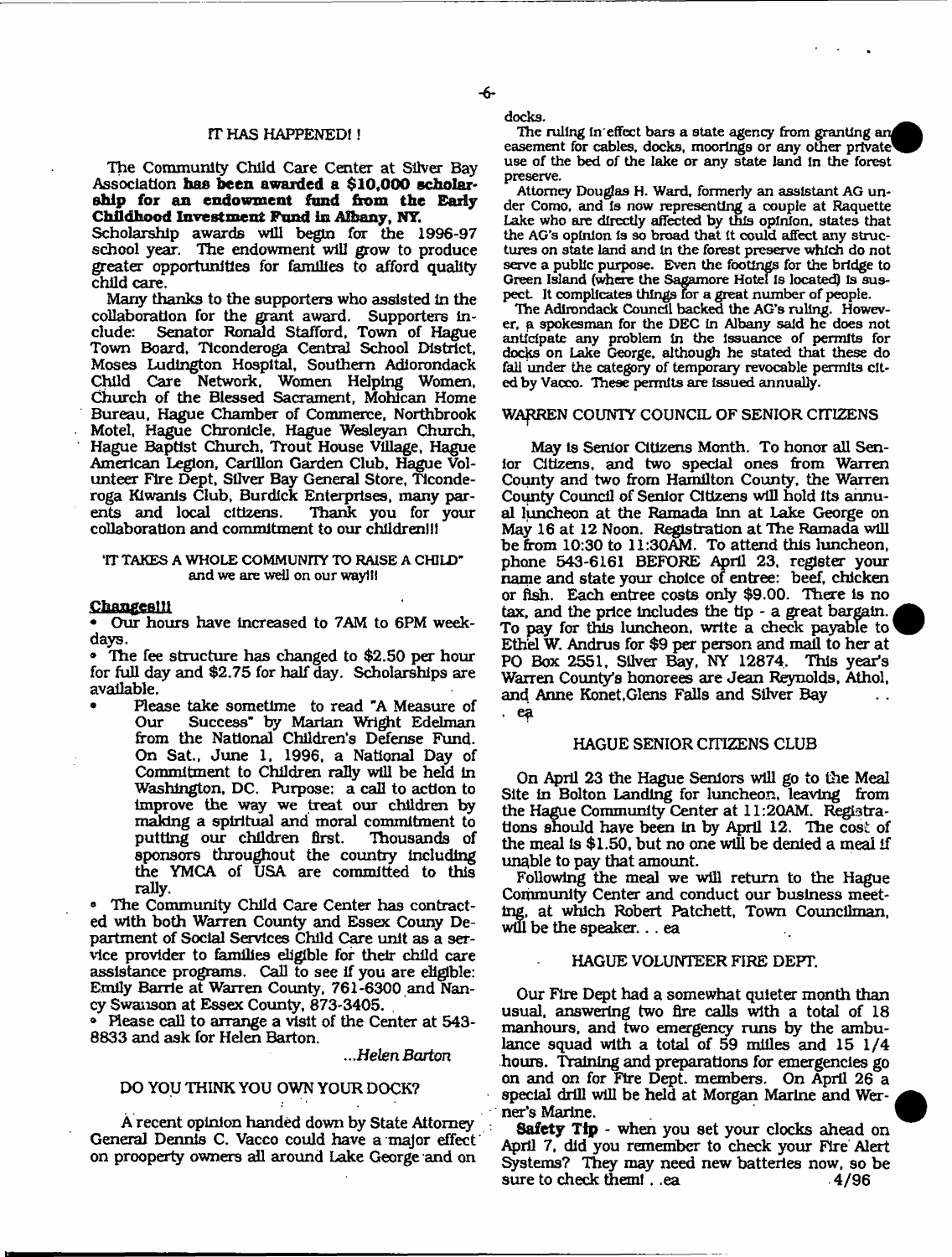The following is excerpted from *The Chronicle* (Glens Falls) dated 3/28/96 and written by its Lake George editor, Ginger Henry

Who will pay *the* local share of matching funds for the Lake George Basin sewer project? Residents of the four towns affected? All the county's taxpayers? Just the users of the system? That's one basic question which Warren County's supervisors must answer before the project can continue.

And what exactly will the local share be of the \$22 million project? That's another key question not yet resolved.

The U.S. Environmental Protection Agency has agreed to pay \$20 million toward the project, but requires a 10% local match, or \$2-million.

the county has requested that the \$1-million already spent on environmental impact studies (EIS) be considered part of that local match, effectively reducing the outstanding match to \$1 million, or 5%. But Fred Austin, Chairman of the County Department of Public Works, told the Lake George Basin Sewer Committee on Friday, March 22, that he is still waiting for EPA's answer.

Meanwhile, County Attorney Paul Dusek Is waiting for an opinion from the state audit and control office as to whether the local share can be taken out of county funds or whether it must come from local communities.

Any local share which the individual towns must pay will be charged to residents of the sewer district

But Austin told the supervisors that he "hopes that the local share would be countywide since Lake George is a steam engine that drives tourism in the county.

The sewer project would create new sewer districts in Queensbury and Hague, as well as upgrading existing systems in Lake George and Bolton.

Bolton Supervisor Deanne Rehm said that if the funds do not come from the county, she would have a problem asking other towns to help fund the project.

Queensbury Supervisor Fred Champagne pointed out that if Queensbury must appropriate money' is part of the local share, then he must first ask his town board to approve it. "I still haven't seen any final figures," he said.

Queensbury, as wefl as Hague, must form a sewer district, an action which will probably require a referendum. If the district voters reject the proposal, then the sewer project could not go forward for that locality and the money which has already been spent on engineering studies would have to be spread across the entire town.

The county hopes to have an answer soon on how the funding will be carried out. "We have a bill in hand from O"Brien & Gere (the engineering firm hired by Queensbury). .Where do we get the money to pay it?" Austin asked. "Does it come from the county or town or (sewer) district?"

Anthony Geiss, from O'Brien & Gere, put the estimated cost for the Queensbury project at between \$14 and \$15 million, so that the maximum local share, would be \$1.5 million.

County Committee Chairman William H. Thomas asked Gelss to work out the cost of engineering studies up to the point of district formation. In the event no district is formed and the matching funds do not come from county money, the town would be responsible for 5 or 10% of the cost of those studies.

Engineers present at the meeting from Clough, Harbour & Assoc., the firm representing Hague, also agreed to provide an estimate of the to-date engineering costs for the Hague project.

## ORGAN PROCUREMENT

Today there are over 43,000 people in the U.S. waiting for a life saving organ transplant. Approximately 1/3 of them will die before an organ becomes available. In an effort to increase the public's awareness of the need for organs and tissues, as well as a way to recognize those who, in death have given the Gift of Life, April 21-27, 1996 has been designated "NATIONAL ORGAN/TISSUE DONOR AWARENESS WEEK."

The Organ Procurement Organization of Albany Medical College has asked us to make our community aware of this week and asks your help in making it successful by encouraging you to consider donation for the first time, or for {hose who have decided to donate, to discuss their donation with their family.

If any organization is Interested in a presentation regarding organ and tissue donation, please call (518) 262-5606 to schedule.

Check the back of your driver's license which when signed gives authority for use of your organs upon death. Be sure and sign, with witnesses. VERY simple!

#### DID YOU KNOW?

That the Ticonderoga Schools are known throughout Northern New York State as one of the top school districts in our region. NYS Regents exam scores, IOWA test scores, graduation rates, attendance rates, staff stability, and SAT results are extremely Impressive for a small rural school.

Some features of the school Include:

- AP coursework available In English. Calculus and U.S. History
- Environmental Education Experiences: Coastal studies, field trips, Lake George floating classroom, Lake Champlain Awareness Day, H.S. courses in Forestry & Wildlife
- Computer Education in all schools.
- Specially designed Kindergarten wing
- Active Parent-Teacher Organization
- One of the largest music programs in the region,
- Over \$90,000 In scholarships awarded annually from local foundations.
- Vocational programs, In Marine Technology, Travel/Tourism, and Criminal Justice
- NYS Excellence and Accountability Pilot School
- TI Elementary School: NYS School of Excellence
- Tt Middle School: NYS Labor Dept, Report Card Pride School
- NYSPRA Empire Spotlight Award Winning School District

Thanks to all the dedicated teachers and staff who work so hard to accomplish all the above and give<br>our kids a great education! 4/96 our kids a great education! 4/96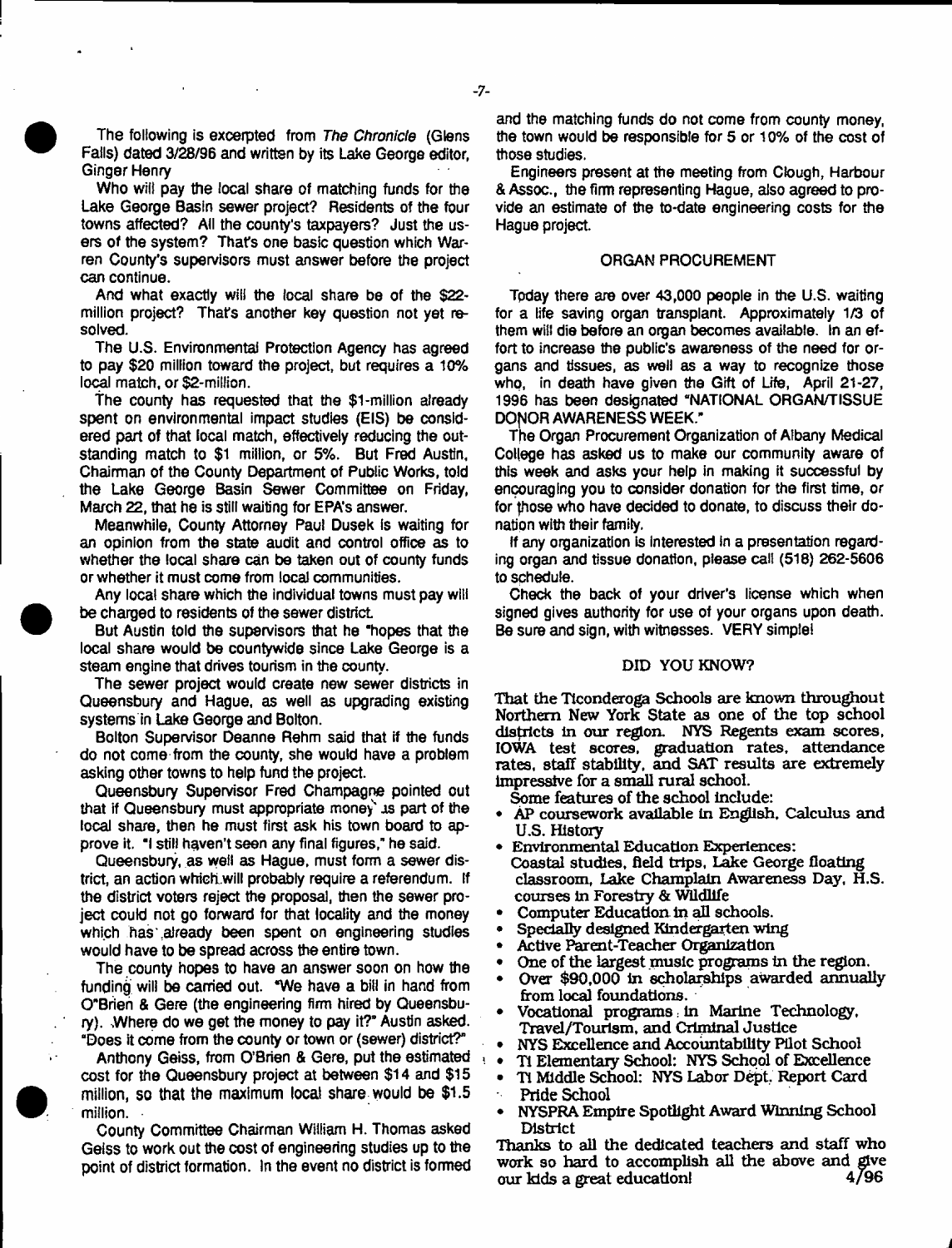## TO THE RESIDENTS OF HAGUE AND THEIR GUESTS

 $\mathbf{t}$ .

## **You are cordially invited to .....**

# **THE HAGUE COMMUNITY DAY** At Silver Bay Association **MAY 4. 1998**

| $1:00-3:00PM$ | Bridge game in the Boathouse led by Gale Halm & Kay Barton, with trophy.                                     |
|---------------|--------------------------------------------------------------------------------------------------------------|
| $1:00-3:00PM$ | Poker in the Boathouse and Nature Center                                                                     |
| 3.00-4.30PM   | Fire, Ambulance & Town Truck Exploration, plus much more in north parking lot.                               |
| 3:00-5:00PM   | Goofy golf on the Inn lawn organized by American Legion and friends.                                         |
| 3:00-4:00PM   | Sand volleyball game at volleyball pit north of parking lot.                                                 |
| 3:00-3:30PM   | Parachute play for youngsters next to shuffleboard courts.                                                   |
| 3:00 PM       | Impromptu bird walk lead by Laura Meade. Please meet at front desk.                                          |
| $4:00-4:45PM$ | "Super Sling Shot" for school age people - at north field.                                                   |
| 4:00-5:15PM   | Bow & arrow target practice in south field led by Lanny Johns. Bows and arrows available.                    |
| 4:00&4:20PM   | Climbing wall demonstration in the Fisher Gymnasium.                                                         |
| 4.30-5.15PM   | Relay races - one course for kids and one course for adults next to shuffleboard courts.                     |
| 4:30PM        | Tour of SBA led by Jules Halm & Mark Johnson beginning from the flag pole. One tour will                     |
|               | be walking (unlimited) and the other a driving tour (limited to seven people)                                |
| 5:15-7:00PM   | Pasta dinner buffet in dining hall - \$5.00 for adult, \$3.00 for children                                   |
| 5:30PM        | Announcements and the "Cake Bake-off Contest" winner.                                                        |
| 5:30-7:00PM   | Bingo during dinner organized and led by Claire Best and Dottie Henry,                                       |
| 5.45-7:00PM   | Make your own sundae - (nominal fee), sponsored by Northern Lake George Rotary Club<br>and Stewarts          |
| 7:00-7:30PM   | Adtrondack Jeopardy - in north dining room. Information gathered by Hague Historical<br>Society and friends. |

## **Please go to front desk for an updated schedule of events when arriving on campus.**

## **ALL DAY**

- \* The Children's Pavilion playground will be open but **not supervised.**
- ® Enjoy the afternoon on the Inn porch reading and socializing on wonderful rocking chairs while events are happening all around.

° Cakes for **"THE GREAT HAGUE BAKE OFF"** will be accepted at 3:30PM at the dining room. We will judge taste, creativity and appearance. The winning cakes will be used as prizes for Bingo and Jeopardy,

## *SPONSORS:* **Hague Town Board, Ticonderoga Kiwanis and Silver Bay Association. Please call Helen** Barton at 543-8833 for further information or if you wish to volunteer. Updated schedule will be avail**able the week before May 4 at the Hague Community Center and local bnsinessess.**

#### DEC INFORMATIONAL MEETING - APRIL 12, 1996

The audience at the informational meeting for the "special anchorage area" (Rogers Rock Campsite Moorings) was a mixture of campers, residents of Hague and representatives from Involved state and local organizations.

A legislative hearing was held in Hague and later the committee met with The Lake George Park Commission, Office of Parks, Recreation and Historic Preservation, Office of General Services, APA, Corps of Engineers and The Division of Regulatory Services. They then Issued a permit to allow 30 moorings In a single tier for a one-season pilot program.

The audience at the April 12 meeting was a mixture of campers, residents of Hague and representatives from Involved state and local organizations.

Sandy LeBarron, special assistant to Commis-

٠.

sioner M. Zagata. did a great Job as moderator, with Gary Best providing a history of the project and Joe Prall explaining the permit process, after which a lengthy and lively roundtable discussion followed. There were many constructive recommendations and suggestions concerning access to boats moored 50' from shore, safety, overcrowding, allowable boat size, and other major and minor Items, all duly noted by Ms. Le Barron for review.

Everyone In the audience was appreciative of the fact that they had been notified and hoped this would continue in the future. Plans are being made for a summer informational meeting. If there are any further questions or comments, contact the Commissioner's office DEC. Regulatory Services, Hudson St. Ext., PO Box 220. Warrensburg, NY 12885-0220. Tel. (518) 623-3671. FAX (518)623-3603.

According to Mr. Prall, DEC would abide by all regulations to stay within the limits... $g$  4/96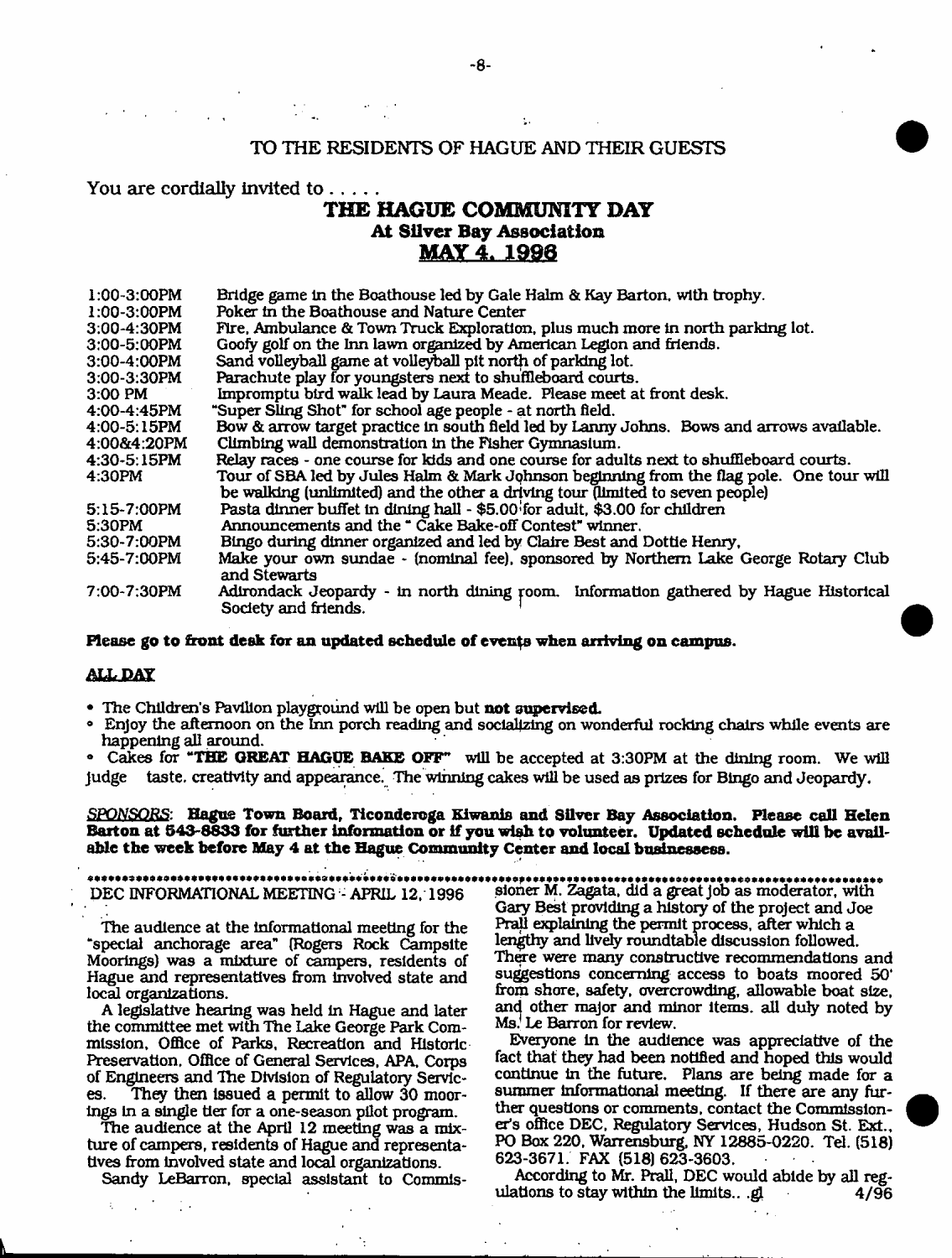-9-



DIED - Martin F. Brosche, 86, in Atlanta, GA, on March 22. Mr. Brosche was a summer resident of Hague since 1962. Survivors include his wife, Hannah and daughters, Susan Brosche and Diane Larson and two grandchildren.

DIED - Henry W. Watts, 88, in Ticonderoga on March 23, 1996. Mr. Watts was the salutatorian of Hague's first graduating class and a graduate of Middlebury College. He was well known for the land surveying he did in the area and was also a civil engineer. Survivors include his daughter, Jane Crammond, Silver Bay, two sisters, Dorothy Goodfellow'and Ethel Andrus,, two grandchildren, two great-grandchildren; and many nieces and nephews.

DIED - Mary Barth 99, on March 29, 1996, at Leavenworth, KS. She Is survived by her son, John and daughter, Georgia, 8 grandchildren and 9 great-grandchildren. She was buried at the Fort Leavenworth National Cemetery next to her husband, General Bittman Barth. The Barths were iong-time summer residents of Hague.

## FOURTH MARKING PERIOD HONOR ROLL

The following students from Hague have been listed on the honor roll for the fourth marking period at TI High School.

**•** 

i i

**•** 

First Honors: MEUSSA BRUNET, MICHELLE DE-FRANCO; DAVID FITZGERALD: JESSICA FRASIER; LINDSAY FRASIER: ALLISON JOHNSON. MONICA JOHNSON; CRISTINA LAWRENCE

JENNIFER BELDEN; PATRICIA CORLISS; THORAN GAUTREAU; SHANNON KENnA

MICHELLE DeFRANCO, Hague, a 9th-grader at Ticonderoga High School participated In the prestigious 23rd annual Intcrscctional State Gymnastics meet in Plattsburgh recently. Michelle is in her third year of varsity gymnastics and made her third trip to this meet.

## KIDS CARTOON CONTEST

A 3-county Kids Kartoon Kontest will be held In connection with the Second Annual Hague Chamber of Commerce Cartoon Show, It was announced by Stan Burdick, show representative. All your people, grade school through high school, In Warren. Washington and Essex counties are invited to participate.

Each year on Memorial Day Weekend, the town of Hague hosts a Political and Comic Cartoon Show, where 350 to 400 cartoons by renowned cartoonists are displayed. In 1995 over 300 persons attended.

"This year, May 24 through May 26, something dif ferent will be added -- cartoons by kids," Burdick said. Winners will be chosen by several practicing cartoonists, who will also demonstrate and lecture at the show. Prizes will be awarded. A \$1.00 per entry charge will be made, payable to the Hague Chamber of Commerce.

Three categories of cartoons from children will be accepted: 10 and 11 year-olds, 12-14 year-olds, and 15-17 year-olds. No direct copies or tracings of cartoons may be submitted. Any cartoon subjects are permissible, the funnier the better, Burdick said. All work must be on  $8 \frac{1}{2} \times 11$  inch paper or card stock, drawn In color or black and white.

Cartoons should be submitted first to school art teachers (or any teacher) to be authenticated, and then sent by them to the Hague Chamber of Commerce, c/o Stan Burdick, PO Box 2678, Silver Bay, NY 12874 for judging. Deadline for entries Is May 15, Prizes will be In the form of certificates towards formal cartoon course study. Further details: phone 543-6353 (C. of C.) 1

## CHAMPLAIN VALLEY CHORALE - 20 YEARS

The Champlain Valley Chorale Is celebrating its 20th anniversary with a special concert on May 19 at 4PM at the First United Methodist Church In Ticonderoga. Featured In this concert will be three selections from Mozart's "Vesperae Solennes De Confessore", accompanied by the Adirondack Music<br>Ensemble. Other selections in a lighter vein Other selections in a lighter vein will be offered, including the 1938 tune "I'll Be Seeing You" and Rodgers and Hart's "Blue Moon".

Come help the Chorale celebrate Its 20 years of bringing fine music to the Ticonderoga area. A voluntary offering will be accepted to help defray expenses.

#### CLEANUP WEEKEND

OnThurs., Frl., & Sat. (May 30,31 and Jun 1) the residents of Hague will enjoy three free days at the transfer station, during the regular operating hours Material must be hauled to the transfer station but<br>no fee will be charged. Included is C&D, white Included is C&D, white goods, any metal and brush and leaves.

**FOR SENIOR CITIZENS** who cannot handle large Items (appliances, etc.), a pickup by the Highway Dept, can be arranged for **FRIDAY, MAY 31ST** only. Call the Highway Dept. (543-6500) and get your name on the list.

Regular kitchen garbage will be handled In its usual way... gl

*Oh, give, us pleasure in die flowers today; find give us not to thin^sofar away S\s the uncertain harvest; faep us here simply in that springing of the year*... *fyhert frost*

> *c o m x g z H ju z s v R io fg and please humh*

> > 4/96